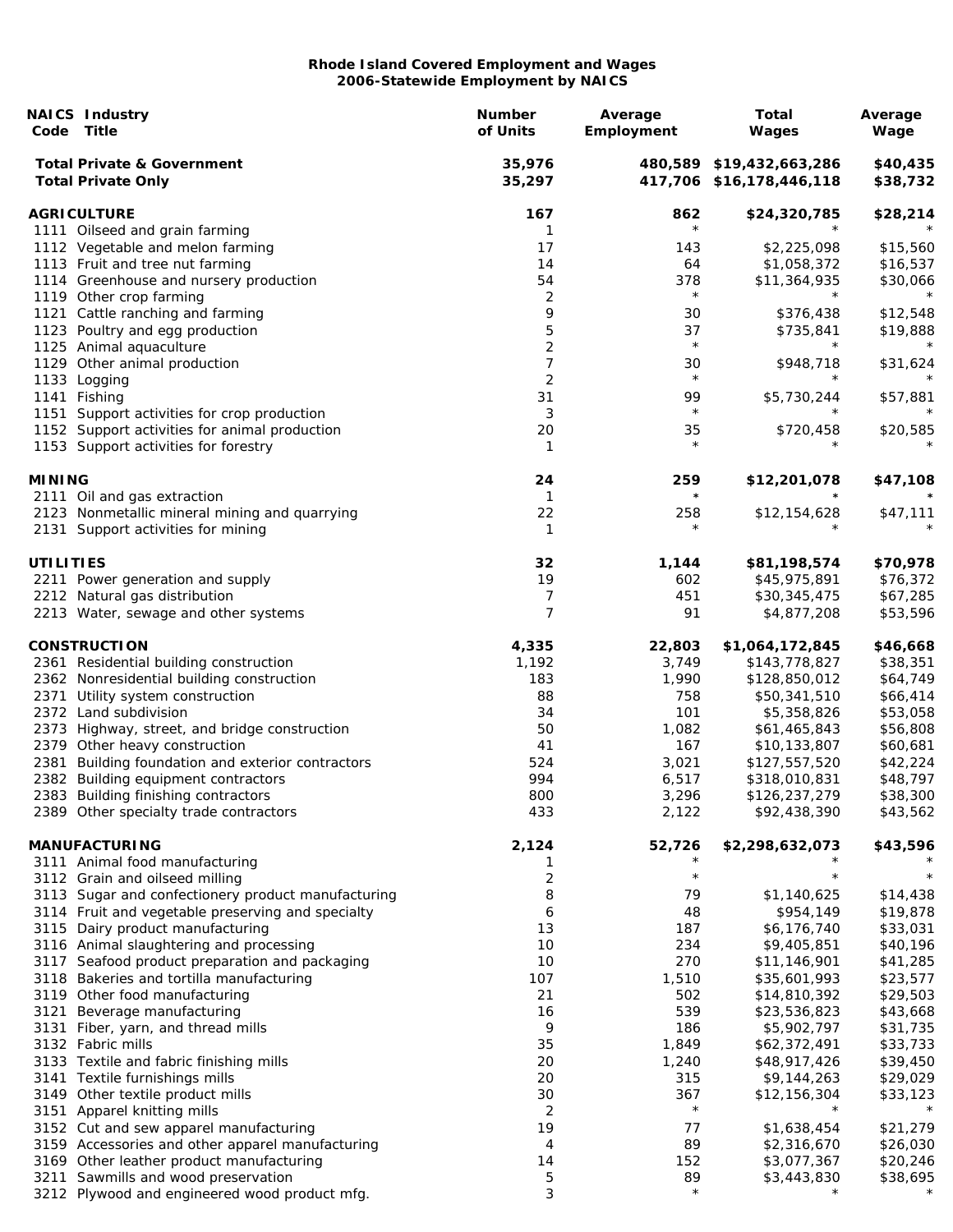|      | <b>NAICS Industry</b><br>Code Title                                           | <b>Number</b><br>of Units | Average<br>Employment | <b>Total</b><br>Wages    | Average<br>Wage |
|------|-------------------------------------------------------------------------------|---------------------------|-----------------------|--------------------------|-----------------|
|      | 3219 Other wood product manufacturing                                         | 36                        | 529                   | \$18,455,747             | \$34,888        |
| 3221 | Pulp, paper, and paperboard mills                                             | 3                         | $\star$               |                          |                 |
|      | 3222 Converted paper product manufacturing                                    | 40                        | 1,162                 | \$43,794,749             | \$37,689        |
| 3231 | Printing and related support activities                                       | 174                       | 2,076                 | \$81,987,313             | \$39,493        |
| 3241 | Petroleum and coal products manufacturing                                     | 4                         | 48                    | \$3,138,536              | \$65,386        |
| 3251 | Basic chemical manufacturing                                                  | 7                         | 308                   | \$18,064,407             | \$58,651        |
|      | 3252 Resin, rubber, and artificial fibers mfg.                                | 14                        | 447                   | \$20,822,192             | \$46,582        |
|      | 3253 Agricultural chemical manufacturing                                      | 2                         | $\star$               | $^\star$                 | $\star$         |
|      | 3254 Pharmaceutical and medicine manufacturing                                | 16                        | 1,884                 | \$152,086,598            | \$80,725        |
|      | 3255 Paint, coating, and adhesive manufacturing                               | 10                        | 102                   | \$4,631,279              | \$45,405        |
|      | 3256 Soap, cleaning compound, and toiletry mfg.                               | 14                        | 745                   | \$27,155,628             | \$36,451        |
|      | 3259 Other chemical product and preparation mfg.                              | 16                        | 1,051                 | \$56,564,058             | \$53,819        |
| 3261 | Plastics product manufacturing                                                | 66                        | 2,781                 | \$117,353,765            | \$42,198        |
|      | 3262 Rubber product manufacturing                                             | 6                         | 81                    | \$3,040,563              | \$37,538        |
| 3271 | Clay product and refractory manufacturing                                     | 4                         | 12                    | \$215,154                | \$17,930        |
|      | 3272 Glass and glass product manufacturing                                    | 19                        | 205                   | \$8,536,093              | \$41,639        |
|      | 3273 Cement and concrete product manufacturing                                | 20                        | 306                   | \$13,112,697             | \$42,852        |
|      | 3279 Other nonmetallic mineral products                                       | 17                        | 163                   | \$9,465,422              | \$58,070        |
|      | 3311 Iron and Steel Mills and Ferroalloy Manufacturing                        | 1                         | $\star$               | $^\star$                 |                 |
|      | 3312 Steel product mfg. from purchased steel                                  | 2                         | $\star$               |                          | $\star$         |
|      | 3314 Other nonferrous metal production                                        | 31                        | 1,079                 | \$58,110,302             | \$53,856        |
|      | 3315 Foundries                                                                | 34                        | 370                   | \$12,170,065             | \$32,892        |
| 3321 | Forging and stamping                                                          | 28                        | 617                   | \$27,142,706             | \$43,991        |
|      | 3322 Cutlery and handtool manufacturing                                       | 11                        | 293                   | \$16,263,147             | \$55,506        |
|      | 3323 Architectural and structural metals mfg.                                 | 52                        | 642                   | \$27,221,434             | \$42,401        |
|      |                                                                               | 10                        | 1,033                 |                          | \$37,408        |
|      | 3324 Boiler, tank, and shipping container mfg.<br>3325 Hardware manufacturing | 7                         | 218                   | \$38,642,230             |                 |
|      |                                                                               |                           |                       | \$7,367,147              | \$33,794        |
|      | 3326 Spring and wire product manufacturing                                    | 14                        | 768                   | \$35,882,154             | \$46,722        |
|      | 3327 Machine shops and threaded product mfg.                                  | 98                        | 1,537                 | \$61,106,179             | \$39,757        |
|      | 3328 Coating, engraving, and heat treating metals                             | 88                        | 1,483                 | \$47,110,991             | \$31,767        |
| 3329 | Other fabricated metal product manufacturing                                  | 39                        | 795<br>$\star$        | \$29,251,316<br>$^\star$ | \$36,794        |
| 3331 | Agriculture, construction, and mining machinery mfg.                          | 2                         |                       |                          |                 |
|      | 3332 Industrial machinery manufacturing                                       | 35                        | 333                   | \$17,759,957             | \$53,333        |
|      | 3333 Commercial and service industry machinery                                | 15                        | 180                   | \$9,938,241              | \$55,212        |
|      | 3334 HVAC and commercial refrigeration equipment                              | 6                         | 477                   | \$23,951,756             | \$50,213        |
|      | 3335 Metalworking machinery manufacturing                                     | 82                        | 912                   | \$38,525,838             | \$42,243        |
|      | 3336 Turbine and power transmission equipment mfg.                            | 2                         | $\star$               | $^\star$                 |                 |
|      | 3339 Other general purpose machinery manufacturing                            | 24                        | 250                   | \$11,047,105             | \$44,188        |
| 3341 | Computer and peripheral equipment mfg.                                        | 3                         | $\star$               |                          | $^{\star}$      |
|      | 3342 Communications equipment manufacturing                                   | 8                         | 278                   | \$16,883,462             | \$60,732        |
|      | 3343 Audio and video equipment manufacturing                                  | 1                         | $\star$               |                          |                 |
|      | 3344 Semiconductor and electronic component mfg.                              | 22                        | 944                   | \$44,637,654             | \$47,286        |
|      | 3345 Electronic instrument manufacturing                                      | 54                        | 3,251                 | \$209,976,235            | \$64,588        |
|      | 3346 Magnetic media manufacturing and reproducing                             | 2                         | $\star$               |                          |                 |
| 3351 | Electric lighting equipment manufacturing                                     | 12                        | 356                   | \$12,854,883             | \$36,109        |
|      | 3353 Electrical equipment manufacturing                                       | 5                         | 47                    | \$3,195,803              | \$67,996        |
|      | 3359 Other electrical equipment and component mfg.                            | 29                        | 1,536                 | \$89,266,881             | \$58,116        |
|      | 3362 Motor vehicle body and trailer manufacturing                             | 5                         | 86                    | \$3,220,221              | \$37,444        |
|      | 3363 Motor vehicle parts manufacturing                                        | 5                         | 51                    | \$2,342,051              | \$45,923        |
|      | 3364 Aerospace product and parts manufacturing                                | 1                         | $\star$               | $^\star$                 |                 |
|      | 3366 Ship and boat building                                                   | 48                        | 3,330                 | \$153,252,026            | \$46,022        |
|      | 3369 Other transportation equipment manufacturing                             | 3                         | $^\star$              |                          |                 |
| 3371 | Household and institutional furniture mfg.                                    | 46                        | 320                   | \$10,146,857             | \$31,709        |
|      | 3372 Office furniture and fixtures manufacturing                              | 33                        | 1,189                 | \$47,927,642             | \$40,309        |
| 3379 | Other furniture related product manufacturing                                 | 3                         | $^\star$              | $^\star$                 |                 |
| 3391 | Medical equipment and supplies manufacturing                                  | 64                        | 1,297                 | \$61,238,230             | \$47,215        |
|      | 3399 Other miscellaneous manufacturing                                        | 401                       | 8,463                 | \$310,384,416            | \$36,675        |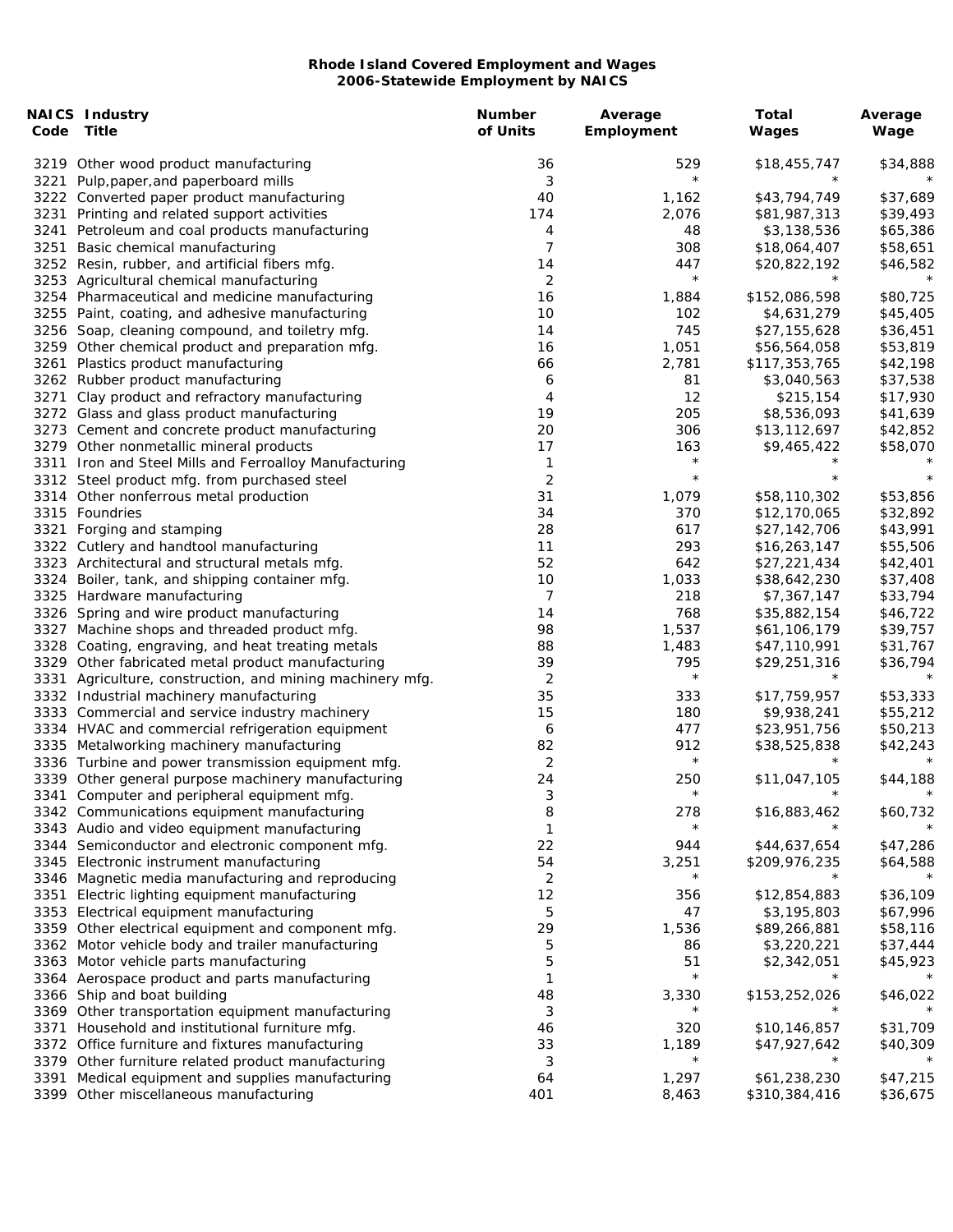|      | <b>NAICS Industry</b>                                    | <b>Number</b> | Average    | <b>Total</b>    | Average  |
|------|----------------------------------------------------------|---------------|------------|-----------------|----------|
| Code | Title                                                    | of Units      | Employment | Wages           | Wage     |
|      | <b>WHOLESALE TRADE</b>                                   | 2,990         | 16,969     | \$942,094,310   | \$55,519 |
|      | 4231 Motor vehicle and parts merchant wholesalers        | 95            | 861        | \$32,114,214    | \$37,299 |
|      | 4232 Furniture and furnishing merchant wholesalers       | 34            | 364        | \$17,634,907    | \$48,448 |
|      | 4233 Lumber and construction supply merchant wholesalers | 67            | 666        |                 |          |
|      |                                                          |               |            | \$31,467,429    | \$47,248 |
|      | 4234 Commercial equip. merchant wholesalers              | 187           | 1,669      | \$94,226,996    | \$56,457 |
|      | 4235 Metal and mineral merchant wholesalers              | 16            | 199        | \$10,750,048    | \$54,020 |
|      | 4236 Electric goods merchant wholesalers                 | 91            | 1,130      | \$74,796,572    | \$66,192 |
|      | 4237 Hardware and plumbing merchant wholesalers          | 83            | 656        | \$31,251,892    | \$47,640 |
|      | 4238 Machinery and supply merchant wholesalers           | 193           | 1,317      | \$70,881,212    | \$53,820 |
|      | 4239 Misc. durable goods merchant wholesalers            | 174           | 1,970      | \$99,231,962    | \$50,372 |
| 4241 | Paper and paper product merchant wholesalers             | 50            | 359        | \$16,849,389    | \$46,934 |
|      | 4242 Druggists' goods merchant wholesalers               | 68            | 546        | \$44,993,071    | \$82,405 |
|      | 4243 Apparel and piece goods merchant wholesalers        | 36            | 291        | \$11,289,922    | \$38,797 |
|      | 4244 Grocery and related product wholesalers             | 171           | 1,733      | \$75,524,681    | \$43,580 |
|      | 4245 Farm product raw material merchant wholesalers      | 1             | $\star$    | $^\star$        | $^\star$ |
|      | 4246 Chemical merchant wholesalers                       | 59            | 665        | \$39,671,499    | \$59,656 |
|      |                                                          |               |            |                 |          |
|      | 4247 Petroleum merchant wholesalers                      | 38            | 447        | \$19,785,648    | \$44,263 |
|      | 4248 Alcoholic beverage merchant wholesalers             | 21            | 452        | \$25,372,417    | \$56,134 |
|      | 4249 Misc. nondurable goods merchant wholesalers         | 91            | 719        | \$27,684,271    | \$38,504 |
|      | 4251 Electronic markets and agents and brokers           | 1,519         | 2,875      | \$216,243,671   | \$75,215 |
|      | <b>RETAIL TRADE</b>                                      | 4,036         | 51,753     | \$1,306,510,613 | \$25,245 |
|      | 4411 Automobile dealers                                  | 233           | 4,146      | \$172,057,628   | \$41,500 |
|      | 4412 Other motor vehicle dealers                         | 82            | 705        | \$26,276,020    | \$37,271 |
|      | 4413 Auto parts, accessories, and tire stores            | 149           | 1,348      | \$37,527,029    | \$27,839 |
|      | 4421 Furniture stores                                    | 78            | 623        | \$21,123,521    | \$33,906 |
|      | 4422 Home furnishings stores                             | 135           | 1,066      | \$27,279,246    | \$25,590 |
|      | 4431 Electronics and appliance stores                    | 182           | 1,307      | \$42,491,394    | \$32,511 |
|      |                                                          |               |            |                 |          |
| 4441 | Building material and supplies dealers                   | 190           | 3,874      | \$121,361,092   | \$31,327 |
|      | 4442 Lawn and garden equipment and supplies stores       | 55            | 273        | \$7,629,823     | \$27,948 |
|      | 4451 Grocery stores                                      | 327           | 6,069      | \$117,357,984   | \$19,337 |
|      | 4452 Specialty food stores                               | 139           | 1,153      | \$21,890,242    | \$18,985 |
|      | 4453 Beer, wine, and liquor stores                       | 218           | 1,317      | \$25,322,286    | \$19,227 |
| 4461 | Health and personal care stores                          | 295           | 5,660      | \$180,316,924   | \$31,858 |
| 4471 | Gasoline stations                                        | 311           | 1,916      | \$37,587,639    | \$19,618 |
| 4481 | Clothing stores                                          | 339           | 4,643      | \$75,779,367    | \$16,321 |
|      | 4482 Shoe stores                                         | 71            | 500        | \$8,797,562     | \$17,595 |
|      | 4483 Jewelry, luggage, and leather goods stores          | 107           | 516        | \$13,874,131    | \$26,888 |
|      | 4511 Sporting goods and musical instrument stores        | 196           | 1,350      | \$23,242,416    | \$17,217 |
|      | 4512 Book, periodical, and music stores                  | 58            | 571        | \$9,190,318     | \$16,095 |
| 4521 | Department stores                                        | 33            | 4,384      | \$88,643,280    | \$20,220 |
|      |                                                          |               |            |                 |          |
|      | 4529 Other general merchandise stores                    | 132           | 5,484      | \$117,572,172   | \$21,439 |
|      | 4531 Florists                                            | 92            | 376        | \$5,749,714     | \$15,292 |
|      | 4532 Office supplies, stationery, and gift stores        | 195           | 1,561      | \$31,152,646    | \$19,957 |
|      | 4533 Used merchandise stores                             | 72            | 286        | \$5,784,154     | \$20,224 |
|      | 4539 Other miscellaneous store retailers                 | 135           | 618        | \$13,464,351    | \$21,787 |
| 4541 | Electronic shopping and mail-order houses                | 54            | 608        | \$19,115,141    | \$31,439 |
|      | 4542 Vending machine operators                           | 25            | 113        | \$3,717,951     | \$32,902 |
|      | 4543 Direct selling establishments                       | 145           | 1,287      | \$52,206,582    | \$40,565 |
|      | <b>TRANSPORTATION &amp; WAREHOUSING</b>                  | 771           | 9,397      | \$319,074,353   | \$33,955 |
|      | 4811 Scheduled air transportation                        | 17            | 419        | \$14,970,829    | \$35,730 |
|      | 4812 Nonscheduled air transportation                     | 10            | 30         | \$2,211,832     | \$73,728 |
| 4821 | Rail Transportation                                      | 1             | $\star$    |                 |          |
| 4831 |                                                          | 9             | 118        |                 | \$33,758 |
|      | Sea, coastal, and Great Lakes transportation             |               | $\star$    | \$3,983,421     |          |
|      | 4832 Inland water transportation                         | 2             |            |                 |          |
| 4841 | General freight trucking                                 | 161           | 1,332      | \$58,650,494    | \$44,032 |
|      | 4842 Specialized freight trucking                        | 191           | 944        | \$36,046,534    | \$38,185 |
|      | 4851 Urban transit systems                               | 1             | $\star$    |                 |          |
|      | 4852 Interurban and rural bus transportation             | 3             | $\star$    | $^\star$        | $\star$  |
|      | 4853 Taxi and limousine service                          | 47            | 214        | \$4,191,963     | \$19,589 |
|      | 4854 School and employee bus transportation              | 38            | 1,570      | \$29,316,965    | \$18,673 |
|      | 4855 Charter bus industry                                | 5             | 103        | \$3,186,974     | \$30,941 |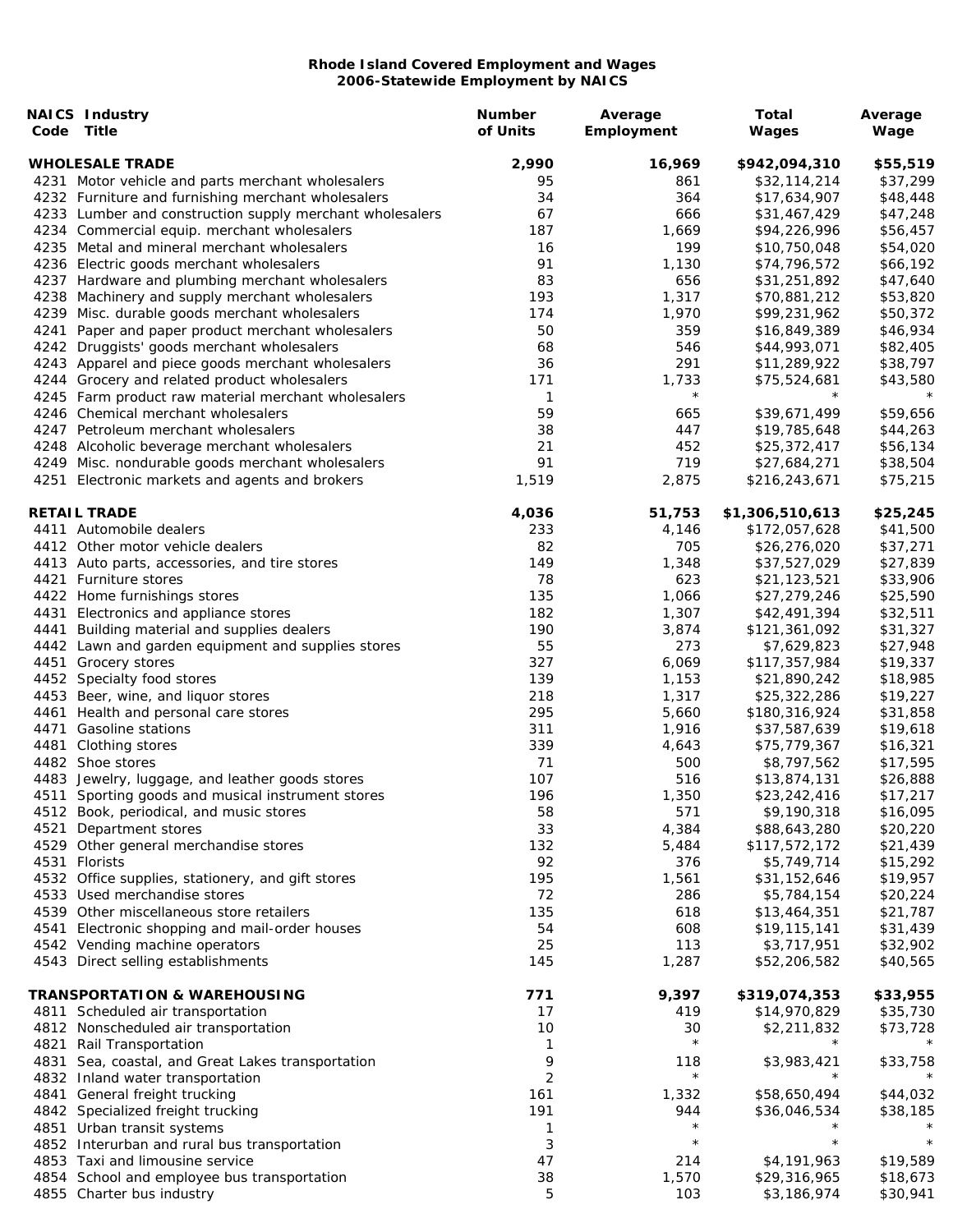| Code Title<br>\$27,862<br>4859 Other ground passenger transportation<br>11<br>76<br>\$2,117,511<br>$\star$<br>4861<br>Pipeline transportation of crude oil<br>1<br>$\overline{c}$<br>$\star$<br>$^\star$<br>$\star$<br>4862 Pipeline transportation of natural gas<br>$\star$<br>$\star$<br>$^\star$<br>1<br>4869 Other pipeline transportation<br>5<br>\$1,008,597<br>\$19,396<br>4871<br>Scenic and sightseeing transportation, land<br>52<br>47<br>4872 Scenic and sightseeing transportation, water<br>178<br>\$3,615,632<br>\$20,313<br>23<br>227<br>4881<br>Support activities for air transportation<br>\$6,313,929<br>\$27,815<br>$\star$<br>$\star$<br>$\star$<br>4882 Support activities for rail transportation<br>2<br>4883 Support activities for water transportation<br>21<br>227<br>\$10,163,107<br>\$44,771<br>342<br>\$32,716<br>4884 Support activities for road transportation<br>45<br>\$11,188,928<br>42<br>235<br>4885 Freight transportation arrangement<br>\$14,146,727<br>\$60,199<br>9<br>20<br>\$31,689<br>4889 Other support activities for transportation<br>\$633,787<br>4921<br>27<br>1,708<br>\$59,182,090<br>Couriers<br>\$34,650<br>28<br>172<br>4922 Local messengers and local delivery<br>\$5,174,996<br>\$30,087<br>29<br>1,202<br>\$36,170<br>4931 Warehousing and storage<br>\$43,475,873<br><b>INFORMATION</b><br>639<br>10,997<br>\$642,943,639<br>\$58,465<br>1,980<br>\$42,457<br>5111 Newspaper, book, and directory publishers<br>117<br>\$84,063,909<br>130<br>987<br>\$91,396<br>5112 Software publishers<br>\$90,207,780<br>897<br>5121 Motion picture and video industries<br>62<br>\$41,946<br>\$37,625,758<br>9<br>20<br>\$28,684<br>5122 Sound recording industries<br>\$573,671<br>31<br>778<br>\$52,610<br>5151 Radio and television broadcasting<br>\$40,930,571<br>5152 Cable and other subscription programming<br>25<br>58<br>5161 Internet publishing and broadcasting<br>\$2,805,337<br>\$48,368<br>57<br>961<br>5171 Wired telecommunications carriers<br>\$71,215,259<br>\$74,105<br>22<br>300<br>\$20,435,808<br>\$68,119<br>5172 Wireless telecommunications carriers<br>24<br>386<br>\$27,478,248<br>\$71,187<br>5173 Telecommunications resellers<br>$\star$<br>$^\star$<br>$\overline{2}$<br>5174 Satellite telecommunications<br>$\star$<br>$^\star$<br>$^{\star}$<br>22<br>5175 Cable and other program distribution<br>22<br>101<br>\$4,562,881<br>5181 ISPs and web search portals<br>\$45,177<br>74<br>5182 Data processing and related services<br>2,736<br>\$189,898,285<br>\$69,407<br>5191 Other information services<br>47<br>520<br>\$23,542<br>\$12,241,924<br>1,725<br><b>FINANCE &amp; INSURANCE</b><br>26,492<br>\$1,547,590,787<br>\$58,417<br>304<br>9,381<br>\$42,659<br>5221 Depository credit intermediation<br>\$400,182,091<br>198<br>\$77,100<br>5222 Nondepository credit intermediation<br>2,341<br>\$180,491,024<br>5223 Activities related to credit intermediation<br>306<br>2,112<br>\$109,792,036<br>\$51,985<br>5231 Securities and commodity contracts brokerage<br>87<br>2,164<br>\$218,350,595<br>\$100,901<br>132<br>\$81,999<br>5239 Other financial investment activities<br>1,640<br>\$134,478,899<br>150<br>5,490<br>\$58,566<br>5241 Insurance carriers<br>\$321,526,925<br>534<br>3,301<br>5242 Insurance agencies, brokerages, and related<br>\$179,048,760<br>\$54,241<br>5251 Insurance and employee benefit funds<br>11<br>\$55,327<br>54<br>\$2,987,632<br>5259 Other investment pools and funds<br>7<br>10<br>\$73,283<br>\$732,825<br><b>REAL ESTATE, RENTAL &amp; LEASING</b><br>1,241<br>6,877<br>\$245,255,955<br>\$35,663<br>289<br>1,002<br>5311 Lessors of real estate<br>\$36,374,762<br>\$36,302<br>332<br>996<br>5312 Offices of real estate agents and brokers<br>\$42,829,658<br>\$43,002<br>347<br>2,707<br>5313 Activities related to real estate<br>\$103,919,629<br>\$38,389<br>66<br>878<br>\$25,833<br>5321 Automotive equipment rental and leasing<br>\$22,681,100<br>127<br>802<br>\$19,948<br>5322 Consumer goods rental<br>\$15,998,064<br>22<br>214<br>\$38,098<br>5323 General rental centers<br>\$8,153,045<br>53<br>212<br>\$45,811<br>5324 Machinery and equipment rental and leasing<br>\$9,711,842<br>7<br>5331 Lessors of nonfinancial intangible assets<br>65<br>\$85,967<br>\$5,587,855 | <b>NAICS Industry</b> | <b>Number</b> | Average    | <b>Total</b> | Average |
|---------------------------------------------------------------------------------------------------------------------------------------------------------------------------------------------------------------------------------------------------------------------------------------------------------------------------------------------------------------------------------------------------------------------------------------------------------------------------------------------------------------------------------------------------------------------------------------------------------------------------------------------------------------------------------------------------------------------------------------------------------------------------------------------------------------------------------------------------------------------------------------------------------------------------------------------------------------------------------------------------------------------------------------------------------------------------------------------------------------------------------------------------------------------------------------------------------------------------------------------------------------------------------------------------------------------------------------------------------------------------------------------------------------------------------------------------------------------------------------------------------------------------------------------------------------------------------------------------------------------------------------------------------------------------------------------------------------------------------------------------------------------------------------------------------------------------------------------------------------------------------------------------------------------------------------------------------------------------------------------------------------------------------------------------------------------------------------------------------------------------------------------------------------------------------------------------------------------------------------------------------------------------------------------------------------------------------------------------------------------------------------------------------------------------------------------------------------------------------------------------------------------------------------------------------------------------------------------------------------------------------------------------------------------------------------------------------------------------------------------------------------------------------------------------------------------------------------------------------------------------------------------------------------------------------------------------------------------------------------------------------------------------------------------------------------------------------------------------------------------------------------------------------------------------------------------------------------------------------------------------------------------------------------------------------------------------------------------------------------------------------------------------------------------------------------------------------------------------------------------------------------------------------------------------------------------------------------------------------------------------------------------------------------------------------------------------------------------------------------------------------------------------------------------------------------------------------------------------------------------------------------------------------------------------------------------------------------------------------------------------------------------------------------------------------------------------------------------------------------------------------------------------------------------------------------------------------------------------------------------------------------------------------------------------------------------------------------------|-----------------------|---------------|------------|--------------|---------|
|                                                                                                                                                                                                                                                                                                                                                                                                                                                                                                                                                                                                                                                                                                                                                                                                                                                                                                                                                                                                                                                                                                                                                                                                                                                                                                                                                                                                                                                                                                                                                                                                                                                                                                                                                                                                                                                                                                                                                                                                                                                                                                                                                                                                                                                                                                                                                                                                                                                                                                                                                                                                                                                                                                                                                                                                                                                                                                                                                                                                                                                                                                                                                                                                                                                                                                                                                                                                                                                                                                                                                                                                                                                                                                                                                                                                                                                                                                                                                                                                                                                                                                                                                                                                                                                                                                                                             |                       | of Units      | Employment | Wages        | Wage    |
|                                                                                                                                                                                                                                                                                                                                                                                                                                                                                                                                                                                                                                                                                                                                                                                                                                                                                                                                                                                                                                                                                                                                                                                                                                                                                                                                                                                                                                                                                                                                                                                                                                                                                                                                                                                                                                                                                                                                                                                                                                                                                                                                                                                                                                                                                                                                                                                                                                                                                                                                                                                                                                                                                                                                                                                                                                                                                                                                                                                                                                                                                                                                                                                                                                                                                                                                                                                                                                                                                                                                                                                                                                                                                                                                                                                                                                                                                                                                                                                                                                                                                                                                                                                                                                                                                                                                             |                       |               |            |              |         |
|                                                                                                                                                                                                                                                                                                                                                                                                                                                                                                                                                                                                                                                                                                                                                                                                                                                                                                                                                                                                                                                                                                                                                                                                                                                                                                                                                                                                                                                                                                                                                                                                                                                                                                                                                                                                                                                                                                                                                                                                                                                                                                                                                                                                                                                                                                                                                                                                                                                                                                                                                                                                                                                                                                                                                                                                                                                                                                                                                                                                                                                                                                                                                                                                                                                                                                                                                                                                                                                                                                                                                                                                                                                                                                                                                                                                                                                                                                                                                                                                                                                                                                                                                                                                                                                                                                                                             |                       |               |            |              |         |
|                                                                                                                                                                                                                                                                                                                                                                                                                                                                                                                                                                                                                                                                                                                                                                                                                                                                                                                                                                                                                                                                                                                                                                                                                                                                                                                                                                                                                                                                                                                                                                                                                                                                                                                                                                                                                                                                                                                                                                                                                                                                                                                                                                                                                                                                                                                                                                                                                                                                                                                                                                                                                                                                                                                                                                                                                                                                                                                                                                                                                                                                                                                                                                                                                                                                                                                                                                                                                                                                                                                                                                                                                                                                                                                                                                                                                                                                                                                                                                                                                                                                                                                                                                                                                                                                                                                                             |                       |               |            |              |         |
|                                                                                                                                                                                                                                                                                                                                                                                                                                                                                                                                                                                                                                                                                                                                                                                                                                                                                                                                                                                                                                                                                                                                                                                                                                                                                                                                                                                                                                                                                                                                                                                                                                                                                                                                                                                                                                                                                                                                                                                                                                                                                                                                                                                                                                                                                                                                                                                                                                                                                                                                                                                                                                                                                                                                                                                                                                                                                                                                                                                                                                                                                                                                                                                                                                                                                                                                                                                                                                                                                                                                                                                                                                                                                                                                                                                                                                                                                                                                                                                                                                                                                                                                                                                                                                                                                                                                             |                       |               |            |              |         |
|                                                                                                                                                                                                                                                                                                                                                                                                                                                                                                                                                                                                                                                                                                                                                                                                                                                                                                                                                                                                                                                                                                                                                                                                                                                                                                                                                                                                                                                                                                                                                                                                                                                                                                                                                                                                                                                                                                                                                                                                                                                                                                                                                                                                                                                                                                                                                                                                                                                                                                                                                                                                                                                                                                                                                                                                                                                                                                                                                                                                                                                                                                                                                                                                                                                                                                                                                                                                                                                                                                                                                                                                                                                                                                                                                                                                                                                                                                                                                                                                                                                                                                                                                                                                                                                                                                                                             |                       |               |            |              |         |
|                                                                                                                                                                                                                                                                                                                                                                                                                                                                                                                                                                                                                                                                                                                                                                                                                                                                                                                                                                                                                                                                                                                                                                                                                                                                                                                                                                                                                                                                                                                                                                                                                                                                                                                                                                                                                                                                                                                                                                                                                                                                                                                                                                                                                                                                                                                                                                                                                                                                                                                                                                                                                                                                                                                                                                                                                                                                                                                                                                                                                                                                                                                                                                                                                                                                                                                                                                                                                                                                                                                                                                                                                                                                                                                                                                                                                                                                                                                                                                                                                                                                                                                                                                                                                                                                                                                                             |                       |               |            |              |         |
|                                                                                                                                                                                                                                                                                                                                                                                                                                                                                                                                                                                                                                                                                                                                                                                                                                                                                                                                                                                                                                                                                                                                                                                                                                                                                                                                                                                                                                                                                                                                                                                                                                                                                                                                                                                                                                                                                                                                                                                                                                                                                                                                                                                                                                                                                                                                                                                                                                                                                                                                                                                                                                                                                                                                                                                                                                                                                                                                                                                                                                                                                                                                                                                                                                                                                                                                                                                                                                                                                                                                                                                                                                                                                                                                                                                                                                                                                                                                                                                                                                                                                                                                                                                                                                                                                                                                             |                       |               |            |              |         |
|                                                                                                                                                                                                                                                                                                                                                                                                                                                                                                                                                                                                                                                                                                                                                                                                                                                                                                                                                                                                                                                                                                                                                                                                                                                                                                                                                                                                                                                                                                                                                                                                                                                                                                                                                                                                                                                                                                                                                                                                                                                                                                                                                                                                                                                                                                                                                                                                                                                                                                                                                                                                                                                                                                                                                                                                                                                                                                                                                                                                                                                                                                                                                                                                                                                                                                                                                                                                                                                                                                                                                                                                                                                                                                                                                                                                                                                                                                                                                                                                                                                                                                                                                                                                                                                                                                                                             |                       |               |            |              |         |
|                                                                                                                                                                                                                                                                                                                                                                                                                                                                                                                                                                                                                                                                                                                                                                                                                                                                                                                                                                                                                                                                                                                                                                                                                                                                                                                                                                                                                                                                                                                                                                                                                                                                                                                                                                                                                                                                                                                                                                                                                                                                                                                                                                                                                                                                                                                                                                                                                                                                                                                                                                                                                                                                                                                                                                                                                                                                                                                                                                                                                                                                                                                                                                                                                                                                                                                                                                                                                                                                                                                                                                                                                                                                                                                                                                                                                                                                                                                                                                                                                                                                                                                                                                                                                                                                                                                                             |                       |               |            |              |         |
|                                                                                                                                                                                                                                                                                                                                                                                                                                                                                                                                                                                                                                                                                                                                                                                                                                                                                                                                                                                                                                                                                                                                                                                                                                                                                                                                                                                                                                                                                                                                                                                                                                                                                                                                                                                                                                                                                                                                                                                                                                                                                                                                                                                                                                                                                                                                                                                                                                                                                                                                                                                                                                                                                                                                                                                                                                                                                                                                                                                                                                                                                                                                                                                                                                                                                                                                                                                                                                                                                                                                                                                                                                                                                                                                                                                                                                                                                                                                                                                                                                                                                                                                                                                                                                                                                                                                             |                       |               |            |              |         |
|                                                                                                                                                                                                                                                                                                                                                                                                                                                                                                                                                                                                                                                                                                                                                                                                                                                                                                                                                                                                                                                                                                                                                                                                                                                                                                                                                                                                                                                                                                                                                                                                                                                                                                                                                                                                                                                                                                                                                                                                                                                                                                                                                                                                                                                                                                                                                                                                                                                                                                                                                                                                                                                                                                                                                                                                                                                                                                                                                                                                                                                                                                                                                                                                                                                                                                                                                                                                                                                                                                                                                                                                                                                                                                                                                                                                                                                                                                                                                                                                                                                                                                                                                                                                                                                                                                                                             |                       |               |            |              |         |
|                                                                                                                                                                                                                                                                                                                                                                                                                                                                                                                                                                                                                                                                                                                                                                                                                                                                                                                                                                                                                                                                                                                                                                                                                                                                                                                                                                                                                                                                                                                                                                                                                                                                                                                                                                                                                                                                                                                                                                                                                                                                                                                                                                                                                                                                                                                                                                                                                                                                                                                                                                                                                                                                                                                                                                                                                                                                                                                                                                                                                                                                                                                                                                                                                                                                                                                                                                                                                                                                                                                                                                                                                                                                                                                                                                                                                                                                                                                                                                                                                                                                                                                                                                                                                                                                                                                                             |                       |               |            |              |         |
|                                                                                                                                                                                                                                                                                                                                                                                                                                                                                                                                                                                                                                                                                                                                                                                                                                                                                                                                                                                                                                                                                                                                                                                                                                                                                                                                                                                                                                                                                                                                                                                                                                                                                                                                                                                                                                                                                                                                                                                                                                                                                                                                                                                                                                                                                                                                                                                                                                                                                                                                                                                                                                                                                                                                                                                                                                                                                                                                                                                                                                                                                                                                                                                                                                                                                                                                                                                                                                                                                                                                                                                                                                                                                                                                                                                                                                                                                                                                                                                                                                                                                                                                                                                                                                                                                                                                             |                       |               |            |              |         |
|                                                                                                                                                                                                                                                                                                                                                                                                                                                                                                                                                                                                                                                                                                                                                                                                                                                                                                                                                                                                                                                                                                                                                                                                                                                                                                                                                                                                                                                                                                                                                                                                                                                                                                                                                                                                                                                                                                                                                                                                                                                                                                                                                                                                                                                                                                                                                                                                                                                                                                                                                                                                                                                                                                                                                                                                                                                                                                                                                                                                                                                                                                                                                                                                                                                                                                                                                                                                                                                                                                                                                                                                                                                                                                                                                                                                                                                                                                                                                                                                                                                                                                                                                                                                                                                                                                                                             |                       |               |            |              |         |
|                                                                                                                                                                                                                                                                                                                                                                                                                                                                                                                                                                                                                                                                                                                                                                                                                                                                                                                                                                                                                                                                                                                                                                                                                                                                                                                                                                                                                                                                                                                                                                                                                                                                                                                                                                                                                                                                                                                                                                                                                                                                                                                                                                                                                                                                                                                                                                                                                                                                                                                                                                                                                                                                                                                                                                                                                                                                                                                                                                                                                                                                                                                                                                                                                                                                                                                                                                                                                                                                                                                                                                                                                                                                                                                                                                                                                                                                                                                                                                                                                                                                                                                                                                                                                                                                                                                                             |                       |               |            |              |         |
|                                                                                                                                                                                                                                                                                                                                                                                                                                                                                                                                                                                                                                                                                                                                                                                                                                                                                                                                                                                                                                                                                                                                                                                                                                                                                                                                                                                                                                                                                                                                                                                                                                                                                                                                                                                                                                                                                                                                                                                                                                                                                                                                                                                                                                                                                                                                                                                                                                                                                                                                                                                                                                                                                                                                                                                                                                                                                                                                                                                                                                                                                                                                                                                                                                                                                                                                                                                                                                                                                                                                                                                                                                                                                                                                                                                                                                                                                                                                                                                                                                                                                                                                                                                                                                                                                                                                             |                       |               |            |              |         |
|                                                                                                                                                                                                                                                                                                                                                                                                                                                                                                                                                                                                                                                                                                                                                                                                                                                                                                                                                                                                                                                                                                                                                                                                                                                                                                                                                                                                                                                                                                                                                                                                                                                                                                                                                                                                                                                                                                                                                                                                                                                                                                                                                                                                                                                                                                                                                                                                                                                                                                                                                                                                                                                                                                                                                                                                                                                                                                                                                                                                                                                                                                                                                                                                                                                                                                                                                                                                                                                                                                                                                                                                                                                                                                                                                                                                                                                                                                                                                                                                                                                                                                                                                                                                                                                                                                                                             |                       |               |            |              |         |
|                                                                                                                                                                                                                                                                                                                                                                                                                                                                                                                                                                                                                                                                                                                                                                                                                                                                                                                                                                                                                                                                                                                                                                                                                                                                                                                                                                                                                                                                                                                                                                                                                                                                                                                                                                                                                                                                                                                                                                                                                                                                                                                                                                                                                                                                                                                                                                                                                                                                                                                                                                                                                                                                                                                                                                                                                                                                                                                                                                                                                                                                                                                                                                                                                                                                                                                                                                                                                                                                                                                                                                                                                                                                                                                                                                                                                                                                                                                                                                                                                                                                                                                                                                                                                                                                                                                                             |                       |               |            |              |         |
|                                                                                                                                                                                                                                                                                                                                                                                                                                                                                                                                                                                                                                                                                                                                                                                                                                                                                                                                                                                                                                                                                                                                                                                                                                                                                                                                                                                                                                                                                                                                                                                                                                                                                                                                                                                                                                                                                                                                                                                                                                                                                                                                                                                                                                                                                                                                                                                                                                                                                                                                                                                                                                                                                                                                                                                                                                                                                                                                                                                                                                                                                                                                                                                                                                                                                                                                                                                                                                                                                                                                                                                                                                                                                                                                                                                                                                                                                                                                                                                                                                                                                                                                                                                                                                                                                                                                             |                       |               |            |              |         |
|                                                                                                                                                                                                                                                                                                                                                                                                                                                                                                                                                                                                                                                                                                                                                                                                                                                                                                                                                                                                                                                                                                                                                                                                                                                                                                                                                                                                                                                                                                                                                                                                                                                                                                                                                                                                                                                                                                                                                                                                                                                                                                                                                                                                                                                                                                                                                                                                                                                                                                                                                                                                                                                                                                                                                                                                                                                                                                                                                                                                                                                                                                                                                                                                                                                                                                                                                                                                                                                                                                                                                                                                                                                                                                                                                                                                                                                                                                                                                                                                                                                                                                                                                                                                                                                                                                                                             |                       |               |            |              |         |
|                                                                                                                                                                                                                                                                                                                                                                                                                                                                                                                                                                                                                                                                                                                                                                                                                                                                                                                                                                                                                                                                                                                                                                                                                                                                                                                                                                                                                                                                                                                                                                                                                                                                                                                                                                                                                                                                                                                                                                                                                                                                                                                                                                                                                                                                                                                                                                                                                                                                                                                                                                                                                                                                                                                                                                                                                                                                                                                                                                                                                                                                                                                                                                                                                                                                                                                                                                                                                                                                                                                                                                                                                                                                                                                                                                                                                                                                                                                                                                                                                                                                                                                                                                                                                                                                                                                                             |                       |               |            |              |         |
|                                                                                                                                                                                                                                                                                                                                                                                                                                                                                                                                                                                                                                                                                                                                                                                                                                                                                                                                                                                                                                                                                                                                                                                                                                                                                                                                                                                                                                                                                                                                                                                                                                                                                                                                                                                                                                                                                                                                                                                                                                                                                                                                                                                                                                                                                                                                                                                                                                                                                                                                                                                                                                                                                                                                                                                                                                                                                                                                                                                                                                                                                                                                                                                                                                                                                                                                                                                                                                                                                                                                                                                                                                                                                                                                                                                                                                                                                                                                                                                                                                                                                                                                                                                                                                                                                                                                             |                       |               |            |              |         |
|                                                                                                                                                                                                                                                                                                                                                                                                                                                                                                                                                                                                                                                                                                                                                                                                                                                                                                                                                                                                                                                                                                                                                                                                                                                                                                                                                                                                                                                                                                                                                                                                                                                                                                                                                                                                                                                                                                                                                                                                                                                                                                                                                                                                                                                                                                                                                                                                                                                                                                                                                                                                                                                                                                                                                                                                                                                                                                                                                                                                                                                                                                                                                                                                                                                                                                                                                                                                                                                                                                                                                                                                                                                                                                                                                                                                                                                                                                                                                                                                                                                                                                                                                                                                                                                                                                                                             |                       |               |            |              |         |
|                                                                                                                                                                                                                                                                                                                                                                                                                                                                                                                                                                                                                                                                                                                                                                                                                                                                                                                                                                                                                                                                                                                                                                                                                                                                                                                                                                                                                                                                                                                                                                                                                                                                                                                                                                                                                                                                                                                                                                                                                                                                                                                                                                                                                                                                                                                                                                                                                                                                                                                                                                                                                                                                                                                                                                                                                                                                                                                                                                                                                                                                                                                                                                                                                                                                                                                                                                                                                                                                                                                                                                                                                                                                                                                                                                                                                                                                                                                                                                                                                                                                                                                                                                                                                                                                                                                                             |                       |               |            |              |         |
|                                                                                                                                                                                                                                                                                                                                                                                                                                                                                                                                                                                                                                                                                                                                                                                                                                                                                                                                                                                                                                                                                                                                                                                                                                                                                                                                                                                                                                                                                                                                                                                                                                                                                                                                                                                                                                                                                                                                                                                                                                                                                                                                                                                                                                                                                                                                                                                                                                                                                                                                                                                                                                                                                                                                                                                                                                                                                                                                                                                                                                                                                                                                                                                                                                                                                                                                                                                                                                                                                                                                                                                                                                                                                                                                                                                                                                                                                                                                                                                                                                                                                                                                                                                                                                                                                                                                             |                       |               |            |              |         |
|                                                                                                                                                                                                                                                                                                                                                                                                                                                                                                                                                                                                                                                                                                                                                                                                                                                                                                                                                                                                                                                                                                                                                                                                                                                                                                                                                                                                                                                                                                                                                                                                                                                                                                                                                                                                                                                                                                                                                                                                                                                                                                                                                                                                                                                                                                                                                                                                                                                                                                                                                                                                                                                                                                                                                                                                                                                                                                                                                                                                                                                                                                                                                                                                                                                                                                                                                                                                                                                                                                                                                                                                                                                                                                                                                                                                                                                                                                                                                                                                                                                                                                                                                                                                                                                                                                                                             |                       |               |            |              |         |
|                                                                                                                                                                                                                                                                                                                                                                                                                                                                                                                                                                                                                                                                                                                                                                                                                                                                                                                                                                                                                                                                                                                                                                                                                                                                                                                                                                                                                                                                                                                                                                                                                                                                                                                                                                                                                                                                                                                                                                                                                                                                                                                                                                                                                                                                                                                                                                                                                                                                                                                                                                                                                                                                                                                                                                                                                                                                                                                                                                                                                                                                                                                                                                                                                                                                                                                                                                                                                                                                                                                                                                                                                                                                                                                                                                                                                                                                                                                                                                                                                                                                                                                                                                                                                                                                                                                                             |                       |               |            |              |         |
|                                                                                                                                                                                                                                                                                                                                                                                                                                                                                                                                                                                                                                                                                                                                                                                                                                                                                                                                                                                                                                                                                                                                                                                                                                                                                                                                                                                                                                                                                                                                                                                                                                                                                                                                                                                                                                                                                                                                                                                                                                                                                                                                                                                                                                                                                                                                                                                                                                                                                                                                                                                                                                                                                                                                                                                                                                                                                                                                                                                                                                                                                                                                                                                                                                                                                                                                                                                                                                                                                                                                                                                                                                                                                                                                                                                                                                                                                                                                                                                                                                                                                                                                                                                                                                                                                                                                             |                       |               |            |              |         |
|                                                                                                                                                                                                                                                                                                                                                                                                                                                                                                                                                                                                                                                                                                                                                                                                                                                                                                                                                                                                                                                                                                                                                                                                                                                                                                                                                                                                                                                                                                                                                                                                                                                                                                                                                                                                                                                                                                                                                                                                                                                                                                                                                                                                                                                                                                                                                                                                                                                                                                                                                                                                                                                                                                                                                                                                                                                                                                                                                                                                                                                                                                                                                                                                                                                                                                                                                                                                                                                                                                                                                                                                                                                                                                                                                                                                                                                                                                                                                                                                                                                                                                                                                                                                                                                                                                                                             |                       |               |            |              |         |
|                                                                                                                                                                                                                                                                                                                                                                                                                                                                                                                                                                                                                                                                                                                                                                                                                                                                                                                                                                                                                                                                                                                                                                                                                                                                                                                                                                                                                                                                                                                                                                                                                                                                                                                                                                                                                                                                                                                                                                                                                                                                                                                                                                                                                                                                                                                                                                                                                                                                                                                                                                                                                                                                                                                                                                                                                                                                                                                                                                                                                                                                                                                                                                                                                                                                                                                                                                                                                                                                                                                                                                                                                                                                                                                                                                                                                                                                                                                                                                                                                                                                                                                                                                                                                                                                                                                                             |                       |               |            |              |         |
|                                                                                                                                                                                                                                                                                                                                                                                                                                                                                                                                                                                                                                                                                                                                                                                                                                                                                                                                                                                                                                                                                                                                                                                                                                                                                                                                                                                                                                                                                                                                                                                                                                                                                                                                                                                                                                                                                                                                                                                                                                                                                                                                                                                                                                                                                                                                                                                                                                                                                                                                                                                                                                                                                                                                                                                                                                                                                                                                                                                                                                                                                                                                                                                                                                                                                                                                                                                                                                                                                                                                                                                                                                                                                                                                                                                                                                                                                                                                                                                                                                                                                                                                                                                                                                                                                                                                             |                       |               |            |              |         |
|                                                                                                                                                                                                                                                                                                                                                                                                                                                                                                                                                                                                                                                                                                                                                                                                                                                                                                                                                                                                                                                                                                                                                                                                                                                                                                                                                                                                                                                                                                                                                                                                                                                                                                                                                                                                                                                                                                                                                                                                                                                                                                                                                                                                                                                                                                                                                                                                                                                                                                                                                                                                                                                                                                                                                                                                                                                                                                                                                                                                                                                                                                                                                                                                                                                                                                                                                                                                                                                                                                                                                                                                                                                                                                                                                                                                                                                                                                                                                                                                                                                                                                                                                                                                                                                                                                                                             |                       |               |            |              |         |
|                                                                                                                                                                                                                                                                                                                                                                                                                                                                                                                                                                                                                                                                                                                                                                                                                                                                                                                                                                                                                                                                                                                                                                                                                                                                                                                                                                                                                                                                                                                                                                                                                                                                                                                                                                                                                                                                                                                                                                                                                                                                                                                                                                                                                                                                                                                                                                                                                                                                                                                                                                                                                                                                                                                                                                                                                                                                                                                                                                                                                                                                                                                                                                                                                                                                                                                                                                                                                                                                                                                                                                                                                                                                                                                                                                                                                                                                                                                                                                                                                                                                                                                                                                                                                                                                                                                                             |                       |               |            |              |         |
|                                                                                                                                                                                                                                                                                                                                                                                                                                                                                                                                                                                                                                                                                                                                                                                                                                                                                                                                                                                                                                                                                                                                                                                                                                                                                                                                                                                                                                                                                                                                                                                                                                                                                                                                                                                                                                                                                                                                                                                                                                                                                                                                                                                                                                                                                                                                                                                                                                                                                                                                                                                                                                                                                                                                                                                                                                                                                                                                                                                                                                                                                                                                                                                                                                                                                                                                                                                                                                                                                                                                                                                                                                                                                                                                                                                                                                                                                                                                                                                                                                                                                                                                                                                                                                                                                                                                             |                       |               |            |              |         |
|                                                                                                                                                                                                                                                                                                                                                                                                                                                                                                                                                                                                                                                                                                                                                                                                                                                                                                                                                                                                                                                                                                                                                                                                                                                                                                                                                                                                                                                                                                                                                                                                                                                                                                                                                                                                                                                                                                                                                                                                                                                                                                                                                                                                                                                                                                                                                                                                                                                                                                                                                                                                                                                                                                                                                                                                                                                                                                                                                                                                                                                                                                                                                                                                                                                                                                                                                                                                                                                                                                                                                                                                                                                                                                                                                                                                                                                                                                                                                                                                                                                                                                                                                                                                                                                                                                                                             |                       |               |            |              |         |
|                                                                                                                                                                                                                                                                                                                                                                                                                                                                                                                                                                                                                                                                                                                                                                                                                                                                                                                                                                                                                                                                                                                                                                                                                                                                                                                                                                                                                                                                                                                                                                                                                                                                                                                                                                                                                                                                                                                                                                                                                                                                                                                                                                                                                                                                                                                                                                                                                                                                                                                                                                                                                                                                                                                                                                                                                                                                                                                                                                                                                                                                                                                                                                                                                                                                                                                                                                                                                                                                                                                                                                                                                                                                                                                                                                                                                                                                                                                                                                                                                                                                                                                                                                                                                                                                                                                                             |                       |               |            |              |         |
|                                                                                                                                                                                                                                                                                                                                                                                                                                                                                                                                                                                                                                                                                                                                                                                                                                                                                                                                                                                                                                                                                                                                                                                                                                                                                                                                                                                                                                                                                                                                                                                                                                                                                                                                                                                                                                                                                                                                                                                                                                                                                                                                                                                                                                                                                                                                                                                                                                                                                                                                                                                                                                                                                                                                                                                                                                                                                                                                                                                                                                                                                                                                                                                                                                                                                                                                                                                                                                                                                                                                                                                                                                                                                                                                                                                                                                                                                                                                                                                                                                                                                                                                                                                                                                                                                                                                             |                       |               |            |              |         |
|                                                                                                                                                                                                                                                                                                                                                                                                                                                                                                                                                                                                                                                                                                                                                                                                                                                                                                                                                                                                                                                                                                                                                                                                                                                                                                                                                                                                                                                                                                                                                                                                                                                                                                                                                                                                                                                                                                                                                                                                                                                                                                                                                                                                                                                                                                                                                                                                                                                                                                                                                                                                                                                                                                                                                                                                                                                                                                                                                                                                                                                                                                                                                                                                                                                                                                                                                                                                                                                                                                                                                                                                                                                                                                                                                                                                                                                                                                                                                                                                                                                                                                                                                                                                                                                                                                                                             |                       |               |            |              |         |
|                                                                                                                                                                                                                                                                                                                                                                                                                                                                                                                                                                                                                                                                                                                                                                                                                                                                                                                                                                                                                                                                                                                                                                                                                                                                                                                                                                                                                                                                                                                                                                                                                                                                                                                                                                                                                                                                                                                                                                                                                                                                                                                                                                                                                                                                                                                                                                                                                                                                                                                                                                                                                                                                                                                                                                                                                                                                                                                                                                                                                                                                                                                                                                                                                                                                                                                                                                                                                                                                                                                                                                                                                                                                                                                                                                                                                                                                                                                                                                                                                                                                                                                                                                                                                                                                                                                                             |                       |               |            |              |         |
|                                                                                                                                                                                                                                                                                                                                                                                                                                                                                                                                                                                                                                                                                                                                                                                                                                                                                                                                                                                                                                                                                                                                                                                                                                                                                                                                                                                                                                                                                                                                                                                                                                                                                                                                                                                                                                                                                                                                                                                                                                                                                                                                                                                                                                                                                                                                                                                                                                                                                                                                                                                                                                                                                                                                                                                                                                                                                                                                                                                                                                                                                                                                                                                                                                                                                                                                                                                                                                                                                                                                                                                                                                                                                                                                                                                                                                                                                                                                                                                                                                                                                                                                                                                                                                                                                                                                             |                       |               |            |              |         |
|                                                                                                                                                                                                                                                                                                                                                                                                                                                                                                                                                                                                                                                                                                                                                                                                                                                                                                                                                                                                                                                                                                                                                                                                                                                                                                                                                                                                                                                                                                                                                                                                                                                                                                                                                                                                                                                                                                                                                                                                                                                                                                                                                                                                                                                                                                                                                                                                                                                                                                                                                                                                                                                                                                                                                                                                                                                                                                                                                                                                                                                                                                                                                                                                                                                                                                                                                                                                                                                                                                                                                                                                                                                                                                                                                                                                                                                                                                                                                                                                                                                                                                                                                                                                                                                                                                                                             |                       |               |            |              |         |
|                                                                                                                                                                                                                                                                                                                                                                                                                                                                                                                                                                                                                                                                                                                                                                                                                                                                                                                                                                                                                                                                                                                                                                                                                                                                                                                                                                                                                                                                                                                                                                                                                                                                                                                                                                                                                                                                                                                                                                                                                                                                                                                                                                                                                                                                                                                                                                                                                                                                                                                                                                                                                                                                                                                                                                                                                                                                                                                                                                                                                                                                                                                                                                                                                                                                                                                                                                                                                                                                                                                                                                                                                                                                                                                                                                                                                                                                                                                                                                                                                                                                                                                                                                                                                                                                                                                                             |                       |               |            |              |         |
|                                                                                                                                                                                                                                                                                                                                                                                                                                                                                                                                                                                                                                                                                                                                                                                                                                                                                                                                                                                                                                                                                                                                                                                                                                                                                                                                                                                                                                                                                                                                                                                                                                                                                                                                                                                                                                                                                                                                                                                                                                                                                                                                                                                                                                                                                                                                                                                                                                                                                                                                                                                                                                                                                                                                                                                                                                                                                                                                                                                                                                                                                                                                                                                                                                                                                                                                                                                                                                                                                                                                                                                                                                                                                                                                                                                                                                                                                                                                                                                                                                                                                                                                                                                                                                                                                                                                             |                       |               |            |              |         |
|                                                                                                                                                                                                                                                                                                                                                                                                                                                                                                                                                                                                                                                                                                                                                                                                                                                                                                                                                                                                                                                                                                                                                                                                                                                                                                                                                                                                                                                                                                                                                                                                                                                                                                                                                                                                                                                                                                                                                                                                                                                                                                                                                                                                                                                                                                                                                                                                                                                                                                                                                                                                                                                                                                                                                                                                                                                                                                                                                                                                                                                                                                                                                                                                                                                                                                                                                                                                                                                                                                                                                                                                                                                                                                                                                                                                                                                                                                                                                                                                                                                                                                                                                                                                                                                                                                                                             |                       |               |            |              |         |
|                                                                                                                                                                                                                                                                                                                                                                                                                                                                                                                                                                                                                                                                                                                                                                                                                                                                                                                                                                                                                                                                                                                                                                                                                                                                                                                                                                                                                                                                                                                                                                                                                                                                                                                                                                                                                                                                                                                                                                                                                                                                                                                                                                                                                                                                                                                                                                                                                                                                                                                                                                                                                                                                                                                                                                                                                                                                                                                                                                                                                                                                                                                                                                                                                                                                                                                                                                                                                                                                                                                                                                                                                                                                                                                                                                                                                                                                                                                                                                                                                                                                                                                                                                                                                                                                                                                                             |                       |               |            |              |         |
|                                                                                                                                                                                                                                                                                                                                                                                                                                                                                                                                                                                                                                                                                                                                                                                                                                                                                                                                                                                                                                                                                                                                                                                                                                                                                                                                                                                                                                                                                                                                                                                                                                                                                                                                                                                                                                                                                                                                                                                                                                                                                                                                                                                                                                                                                                                                                                                                                                                                                                                                                                                                                                                                                                                                                                                                                                                                                                                                                                                                                                                                                                                                                                                                                                                                                                                                                                                                                                                                                                                                                                                                                                                                                                                                                                                                                                                                                                                                                                                                                                                                                                                                                                                                                                                                                                                                             |                       |               |            |              |         |
|                                                                                                                                                                                                                                                                                                                                                                                                                                                                                                                                                                                                                                                                                                                                                                                                                                                                                                                                                                                                                                                                                                                                                                                                                                                                                                                                                                                                                                                                                                                                                                                                                                                                                                                                                                                                                                                                                                                                                                                                                                                                                                                                                                                                                                                                                                                                                                                                                                                                                                                                                                                                                                                                                                                                                                                                                                                                                                                                                                                                                                                                                                                                                                                                                                                                                                                                                                                                                                                                                                                                                                                                                                                                                                                                                                                                                                                                                                                                                                                                                                                                                                                                                                                                                                                                                                                                             |                       |               |            |              |         |
|                                                                                                                                                                                                                                                                                                                                                                                                                                                                                                                                                                                                                                                                                                                                                                                                                                                                                                                                                                                                                                                                                                                                                                                                                                                                                                                                                                                                                                                                                                                                                                                                                                                                                                                                                                                                                                                                                                                                                                                                                                                                                                                                                                                                                                                                                                                                                                                                                                                                                                                                                                                                                                                                                                                                                                                                                                                                                                                                                                                                                                                                                                                                                                                                                                                                                                                                                                                                                                                                                                                                                                                                                                                                                                                                                                                                                                                                                                                                                                                                                                                                                                                                                                                                                                                                                                                                             |                       |               |            |              |         |
|                                                                                                                                                                                                                                                                                                                                                                                                                                                                                                                                                                                                                                                                                                                                                                                                                                                                                                                                                                                                                                                                                                                                                                                                                                                                                                                                                                                                                                                                                                                                                                                                                                                                                                                                                                                                                                                                                                                                                                                                                                                                                                                                                                                                                                                                                                                                                                                                                                                                                                                                                                                                                                                                                                                                                                                                                                                                                                                                                                                                                                                                                                                                                                                                                                                                                                                                                                                                                                                                                                                                                                                                                                                                                                                                                                                                                                                                                                                                                                                                                                                                                                                                                                                                                                                                                                                                             |                       |               |            |              |         |
|                                                                                                                                                                                                                                                                                                                                                                                                                                                                                                                                                                                                                                                                                                                                                                                                                                                                                                                                                                                                                                                                                                                                                                                                                                                                                                                                                                                                                                                                                                                                                                                                                                                                                                                                                                                                                                                                                                                                                                                                                                                                                                                                                                                                                                                                                                                                                                                                                                                                                                                                                                                                                                                                                                                                                                                                                                                                                                                                                                                                                                                                                                                                                                                                                                                                                                                                                                                                                                                                                                                                                                                                                                                                                                                                                                                                                                                                                                                                                                                                                                                                                                                                                                                                                                                                                                                                             |                       |               |            |              |         |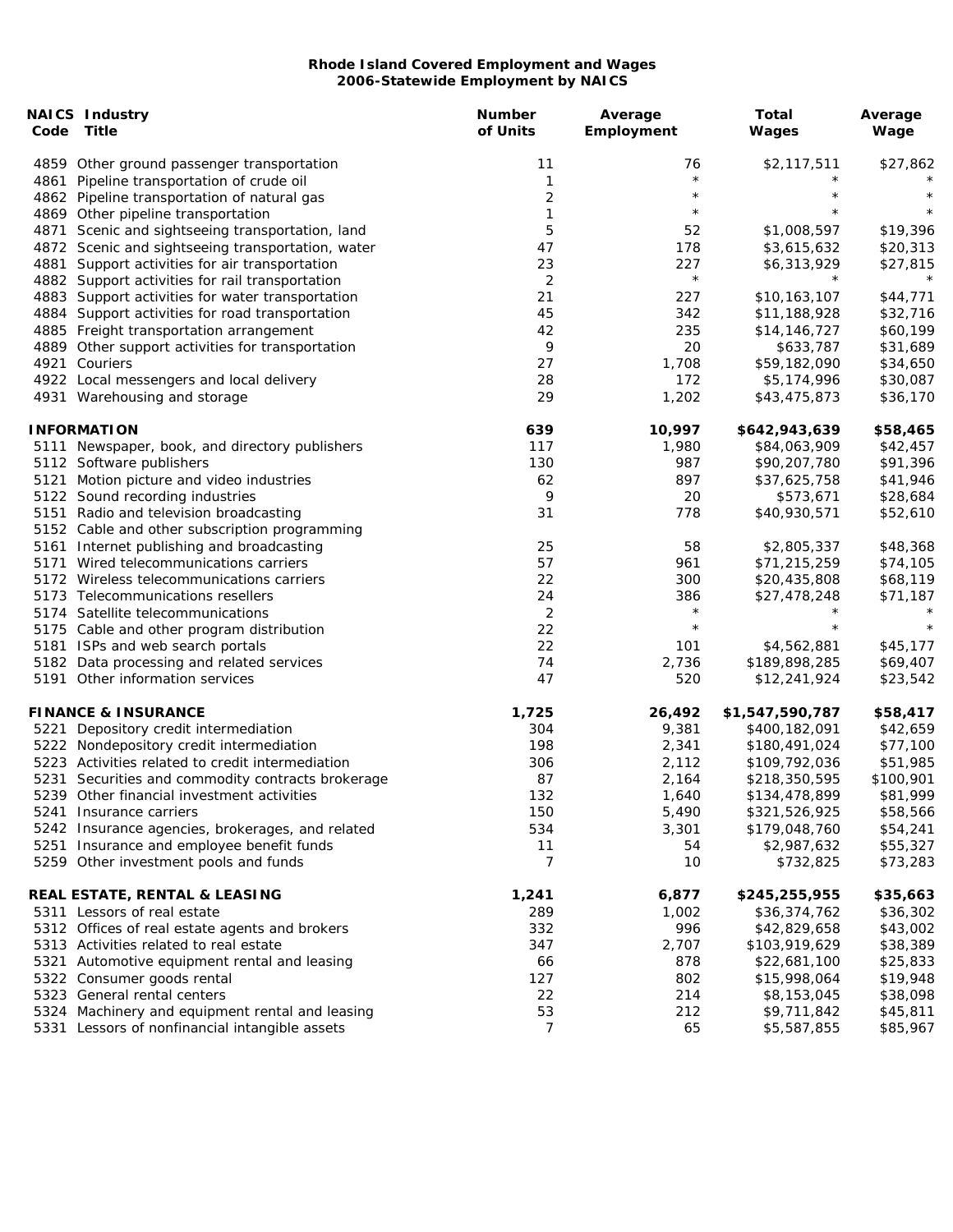| Code | <b>NAICS Industry</b><br>Title                    | <b>Number</b><br>of Units | Average<br>Employment | Total<br>Wages  | Average<br>Wage |
|------|---------------------------------------------------|---------------------------|-----------------------|-----------------|-----------------|
|      | PROFESSIONAL, SCIENTIFIC, & TECHNICAL SERVICES    | 3,957                     | 21,449                | \$1,375,786,799 | \$64,142        |
|      | 5411 Legal services                               | 879                       | 4,202                 | \$230,631,046   | \$54,886        |
|      | 5412 Accounting and bookkeeping services          | 486                       | 3,325                 | \$142,398,061   | \$42,826        |
|      | 5413 Architectural and engineering services       | 508                       | 3,421                 | \$194,855,114   | \$56,959        |
|      | 5414 Specialized design services                  | 162                       | 475                   | \$22,396,948    | \$47,151        |
|      | 5415 Computer systems design and related services | 721                       | 4,569                 | \$499,424,604   | \$109,307       |
|      | 5416 Management and technical consulting services | 625                       | 1,903                 | \$117,346,497   | \$61,664        |
|      | 5417 Scientific research and development services | 118                       | 923                   | \$61,820,893    | \$66,978        |
|      | 5418 Advertising and related services             | 230                       | 1,019                 | \$55,313,304    | \$54,282        |
|      | 5419 Other professional and technical services    | 231                       | 1,614                 | \$51,600,332    | \$31,970        |
|      | <b>MANAGEMENT OF COMPANIES</b>                    | 214                       | 9,311                 | \$845,469,231   | \$90,803        |
|      | 5511 Management of companies and enterprises      | 214                       | 9,311                 | \$845,469,231   | \$90,803        |
|      | ADMINISTRATIVE & SUPPORT & WASTE MGMT SERVICES    | 2,282                     | 25,388                | \$671,215,707   | \$26,438        |
|      | 5611 Office administrative services               | 111                       | 972                   | \$48,979,012    | \$50,390        |
|      | 5612 Facilities support services                  | 13                        | 282                   | \$9,738,262     | \$34,533        |
|      | 5613 Employment services                          | 435                       | 10,379                | \$233,111,561   | \$22,460        |
|      | 5614 Business support services                    | 154                       | 1,189                 | \$41,674,381    | \$35,050        |
|      | 5615 Travel arrangement and reservation services  | 116                       | 1,844                 | \$60,683,437    | \$32,909        |
|      | 5616 Investigation and security services          | 149                       | 2,250                 | \$51,750,838    | \$23,000        |
|      | 5617 Services to buildings and dwellings          | 1,031                     | 6,164                 | \$142,498,464   | \$23,118        |
|      | 5619 Other support services                       | 134                       | 798                   | \$16,761,630    | \$21,005        |
|      | 5621 Waste collection                             | 67                        | 700                   | \$28,330,663    | \$40,472        |
|      | 5622 Waste treatment and disposal                 | 12                        | 385                   | \$20,409,166    | \$53,011        |
|      | 5629 Remediation and other waste services         | 65                        | 425                   | \$17,278,293    | \$40,655        |
|      | <b>EDUCATIONAL SERVICES</b>                       | 475                       | 18,221                | \$725,265,103   | \$39,804        |
|      | 6111 Elementary and secondary schools             | 99                        | 4,231                 | \$134,434,077   | \$31,774        |
|      | 6112 Junior colleges                              | 3                         | $\star$               | $\star$         |                 |
|      | 6113 Colleges and universities                    | 26                        | 11,312                | \$513,858,439   | \$45,426        |
|      | 6114 Business, computer and management training   | 63                        | 411                   | \$16,761,726    | \$40,783        |
|      | 6115 Technical and trade schools                  | 31                        | 278                   | \$8,207,739     | \$29,524        |
|      | 6116 Other schools and instruction                | 212                       | 1,146                 | \$20,593,959    | \$17,970        |
|      | 6117 Educational support services                 | 44                        | 277                   | \$11,493,724    | \$41,494        |
|      | <b>HEALTH CARE &amp; SOCIAL ASSISTANCE</b>        | 3,024                     | 74,436                | \$2,800,107,000 | \$37,618        |
|      | 6211 Offices of physicians                        | 863                       | 8,406                 | \$532,626,014   | \$63,363        |
|      | 6212 Offices of dentists                          | 394                       | 2,887                 | \$117,484,800   | \$40,694        |
|      | 6213 Offices of other health practitioners        | 438                       | 2,510                 | \$87,215,066    | \$34,747        |
|      | 6214 Outpatient care centers                      | 113                       | 2,752                 | \$96,258,277    | \$34,978        |
|      | 6215 Medical and diagnostic laboratories          | 77                        | 1,044                 | \$70,821,621    | \$67,837        |
|      | 6216 Home health care services                    | 68                        | 3,564                 | \$89,679,968    | \$25,163        |
|      | 6219 Other ambulatory health care services        | 30                        | 1,032                 | \$31,062,217    | \$30,099        |
| 6221 | General medical and surgical hospitals            | 11                        | 17,861                | \$815,533,815   | \$45,660        |
|      | 6222 Psychiatric and substance abuse hospitals    | 3                         | $\star$               |                 |                 |
|      | 6223 Other hospitals                              | 9                         | 4,269                 | \$198,642,611   | \$46,531        |
| 6231 | Nursing care facilities                           | 90                        | 10,124                | \$292,577,565   | \$28,899        |
|      | 6232 Residential mental health facilities         | 222                       | 4,011                 | \$92,289,688    | \$23,009        |
|      | 6233 Community care facilities for the elderly    | 56                        | 2,324                 | \$50,308,163    | \$21,647        |
|      | 6239 Other residential care facilities            | 67                        | 1,525                 | \$39,091,027    | \$25,633        |
| 6241 | Individual and family services                    | 185                       | 3,280                 | \$80,903,793    | \$24,666        |
|      | 6242 Emergency and other relief services          | 46                        | 695                   | \$17,442,813    | \$25,098        |
|      | 6243 Vocational rehabilitation services           | 40                        | 3,064                 | \$55,318,588    | \$18,054        |
|      | 6244 Child day care services                      | 318                       | 3,570                 | \$67,610,731    | \$18,939        |